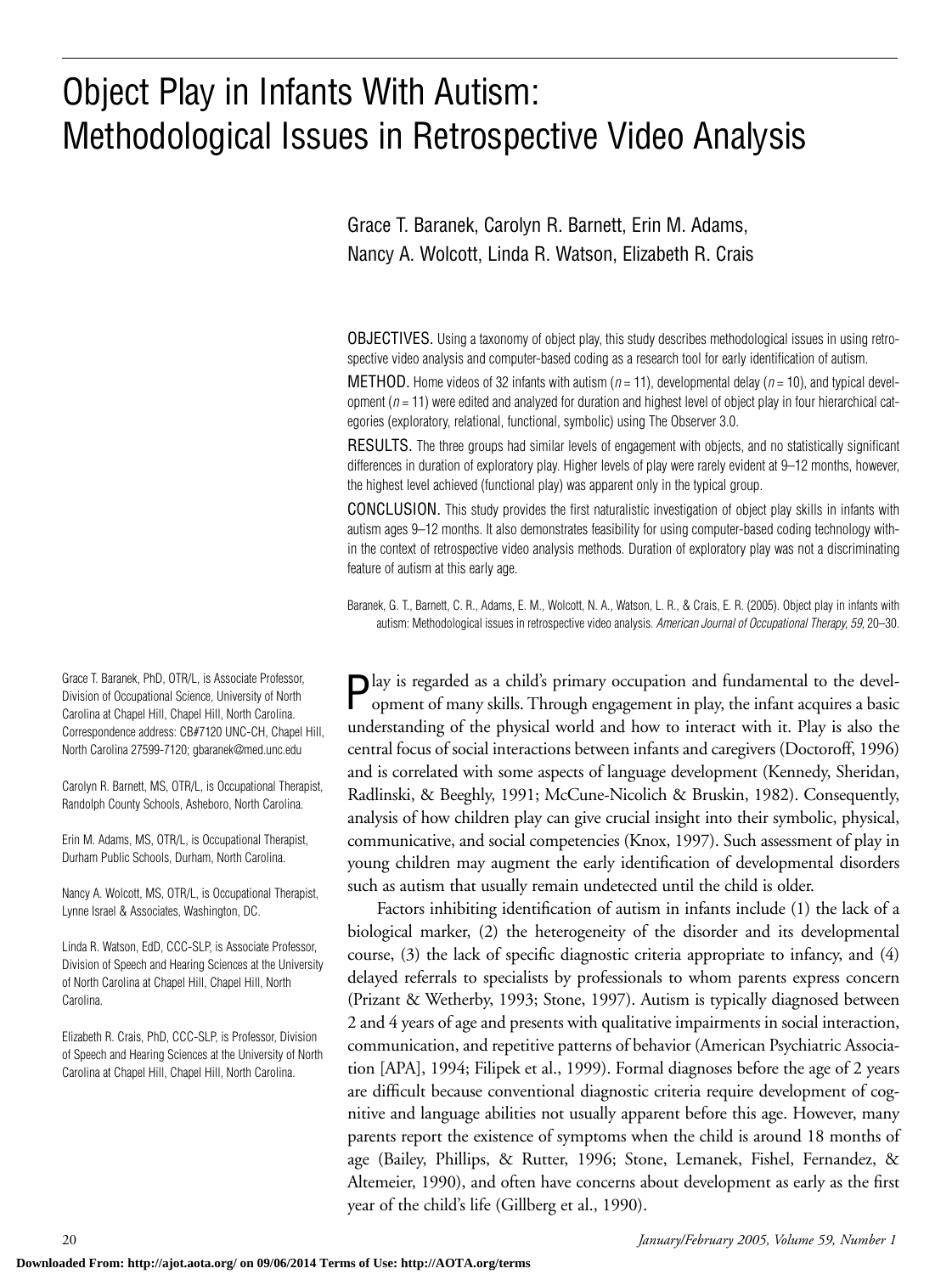Through analysis of home movies taken prior to the time of diagnosis, several research studies have identified potential early indicators of autism. These studies have found that symptomatology presenting in the first year of life may include deficits in social reciprocity and shared attention, difficulty orienting to social stimuli (e.g., name call), absence of some types of nonverbal communication (e.g., pointing or gestures), gaze aversion, and sensory processing and attentional deficits (Adrien et al., 1991; Baranek, 1999; Osterling & Dawson, 1994).

The aim of this study was twofold: (1) to provide insight regarding the nature of object play and its role in identifying early manifestations of autism, and (2) to address methodological considerations of retrospective video analysis procedures and a computer-based coding program (The Observer 3.0). In this paper, we review the existing literature on object play development as a means to understand early symptoms of children with autism. This literature also guided the creation of a coding scale that allowed for the comparison of object play patterns of typical infants, infants with developmental delay, and infants with autism using retrospective video analysis and sophisticated technological applications for coding.

## Developmental Levels of Object Play

Object play in this study refers to the child's physical interaction with inanimate entities in the environment for the primary purpose of playful engagement, sensorimotor exploration, or symbolic functions, or all three. Thus, use of objects for primarily self-care functions (e.g., eating) are not included in our definition. Currently, there is no universally accepted scale used to identify or categorize object play in children, however, hierarchical taxonomies reflecting various functions of object play are commonly described.

The first level of object play is typically referred to as *exploratory play*. Exploration refers to the way that an infant examines the environment in order to gain information from objects or toys (Power, Chapieski, & McGrath, 1985). Although exploration is one of the first stages of infant development, spurred by the development of visually guided reaching (Doctoroff, 1996), it does not disappear but rather becomes more sophisticated with development. At this level, no apparent functional relationship exists between the infant's actions and the actual object; thus, infants may explore objects by mouthing them or applying simple repetitive manipulations (e.g., banging, shaking, and poking). Several researchers have expanded upon the construct of exploratory play to distinguish between random and systematic actions. Distinctions have been made between indiscriminate and discriminate actions (Lifter, SulzerAzaroff, Anderson, & Cowdery, 1993), repetitive sensorimotor play and "true" exploration (Libby, Powell, Messer, & Jordan, 1998), and mouthing and simple manipulation (Belsky & Most, 1981). In all instances, actions upon single objects remain a key determinant of this type of play.

The second level is described as *relational* use of objects. The main feature of relational play is that two or more objects are used in combination with one another, but in a nonfunctional manner with no apparent meaningful basis (Belsky & Most, 1981; Libby et al., 1998; Lifter et al., 1993). When infants engage in relational play, objects are manipulated and associated without regard to the attributes or functions of the objects (Casby, 1992). For example, objects are pushed, stacked, nested, piled, or placed into, or taken out of, a box. Some researchers (Lifter et al.) have further differentiated ways objects are combined or the level of sophistication evident when objects are used together or both.

*Functional* or conventional use of objects in play is influenced by the normative social or cultural properties of objects (Belsky & Most, 1981; Casby, 1992; Libby et al., 1998). Functional play usually incorporates simple "pretend" actions, such as placing a spoon to a doll's mouth in a feeding motion (Charman & Baron-Cohen, 1997). Some investigators include simple pretend play actions under the category of functional play (Casby; Charman & Baron-Cohen; Libby et al.) or by creating a more complex level that signifies a shift from nonpretense to pretense play (Belsky & Most, 1981). Others have divided such acts according to whom or what the object is being related (Lifter et al., 1993).

Finally, *symbolic play* is a complex set of play actions that incorporates items, attributes, or contexts not actually present, or the substitution of objects. Symbolic play becomes increasingly complex as the number and type of play schemes expand. There is traditionally a progression from isolated symbolic acts, to single scheme sequences (the child applies a single scheme to various objects), to multischeme sequences (involving two or more interrelated schemes) (Belsky & Most, 1981; Casby, 1992; Doctoroff, 1996; Lifter et al., 1993). Object substitution, in which one object is used to represent another, is the most common feature signifying emergence of symbolic play in typical children.

## Object Play in Children With Autism

Previous research has identified marked differences in object play of young children with autism compared to typically developing children. Children with autism demonstrate atypical play preferences and preoccupation with certain features of objects. They often lack creativity, flexibility,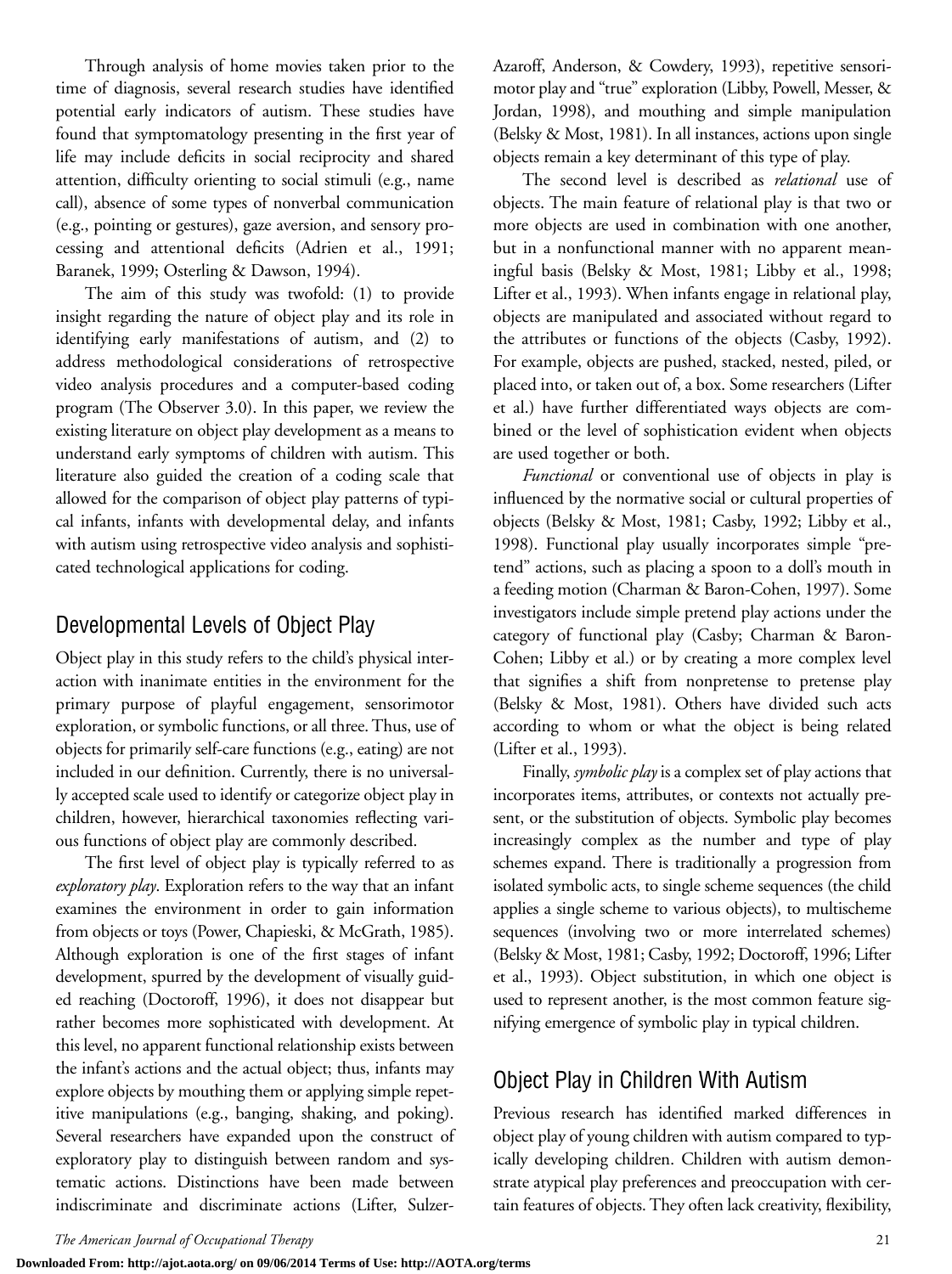and diversity of play actions (Baranek, Reinhartsen, & Wannamaker, 2000). Relative to peers with typical development or mental retardation, young children with autism use less appropriate, less varied, and more repetitive play (Stone, Lemanek, Fishel, Fernandez, & Altemeir, 1990) and persist in lower-level sensorimotor play (Libby et al., 1998). In addition, they have a limited capacity for imitation (Riguet, Taylor, Benaroya, & Klein, 1981), and produce fewer novel pretend play acts (Charman & Baron-Cohen, 1997). Deficits in higher-level symbolic play are more likely to be apparent in structured versus unstructured situations (Riguet et al., 1981; Stone et al., 1990). Unfortunately, the majority of existing prospective studies on play involve preschool-age children with autism, and thus have limited generalizability to the infancy period. An exploration of lower levels of play in children with autism below 18 months of age is needed.

Four predominant neuropsychological theories of autism shed light on play deficits exhibited by children with autism. Some theories propose that specific impairments in the social-cognitive abilities lead to an absence of higher levels of play or unusual behaviors. For example, theory of mind (Baron-Cohen, Leslie, & Frith, 1985) posits that because children with autism have difficulty taking another's perspective, the meaning of social-communicative interchanges is missed, resulting in impoverished play, that lacks symbolism and consists of solitary isolated activities with little play directed toward others. Intersubjectivity theory (Hobson, 1993) maintains that disruptions in the early processes of affective engagement lead to an absence of necessary social experiences in infancy and therefore, lack of development of the cognitive structures needed for social understanding. Both theory of mind and intersubjectivity theory would predict deficits in higher levels (i.e., symbolic) of object play in children with autism in the second year of life, but they do not necessarily speak to the earlier forms of object play.

In contrast, weak central coherence theory (Happé, 1997) argues that autism involves a piecemeal processing style resulting in an inability to perceive complex stimuli as meaningful wholes. Thus, a tendency to focus on parts of play objects and to display unusual preoccupations with objects occurs. Based on this theory, it is assumed that children with autism display more repetition of the same play behaviors, and therefore are expected to remain in lower levels of object play (e.g., simple manipulation) rather than independently move on to higher levels. It is unlikely that central coherence can be easily tested in children with autism until after infancy, at which time higher levels of play begin to emerge in typical development.

Executive dysfunction theory (Ozonoff, Pennington,

& Rogers, 1991) suggests that a lack of planning and flexibility in problem solving and a lack of goal-directed actions result in perseverative and repetitive play behaviors. Thus, children with autism may have the cognitive ability necessary to engage in pretend play acts, but cannot consistently engage in these skills due to lack of organization or planning. Executive functions begin to mature at the end of the first year and the beginning of the second year of life, but emerging differences may be evident in a lack of novel acts with play objects in children with autism during the 9–12 month period.

All four theories above have been developed through empirical studies with older children. Few studies have explored lower levels of play behaviors such as object exploration, simple discrimination, and relational play in infants with autism (Libby et al., 1998). Thus, it remains unclear if lower levels of play are necessary or sufficient for the development of pretense play in children with autism.

# Retrospective Video Analysis

Research methods commonly used to gain knowledge about young children with autism include (a) prospective developmental studies in children with autism over 18 months of age, and (b) retrospective techniques that rely on caregiver questionnaires. Prospective observation of autism below 18 months of age poses challenges due to the lack of identifiable (diagnosed) research participants. Similarly, accuracy of caregiver memories becomes less reliable with the passage of time. Thus, retrospective video analysis is a method that allows for observation of the earliest features associated with autism. In executing research using video observation and analysis, investigators must consider the practicality, as well as the benefits, of this method. With the rise and affordability of home video use, researchers are able to find more participants; however, the study of home videos (retrospective video analysis) offers methodological problems, such as difficulty controlling for sampling variables and quality of tapes (Baranek, 1999). Despite pragmatic constraints, analysis of home movies has strong ecological validity, offering rich insight into actions and the environment in which "real life" takes place. Studying the occupation of object play in the context of retrospective home movies is one such application.

Previous retrospective video studies (Adrien et al., 1991; Baranek, 1999; Osterling & Dawson, 1994) have largely used pencil and paper methods of coding to measure a variety of social-communicative and sensory-motor skills. Although play was not the main focus of the study, Baranek (1999) reported symptoms indicative of autism (e.g., mouthing objects) as well as generalized developmental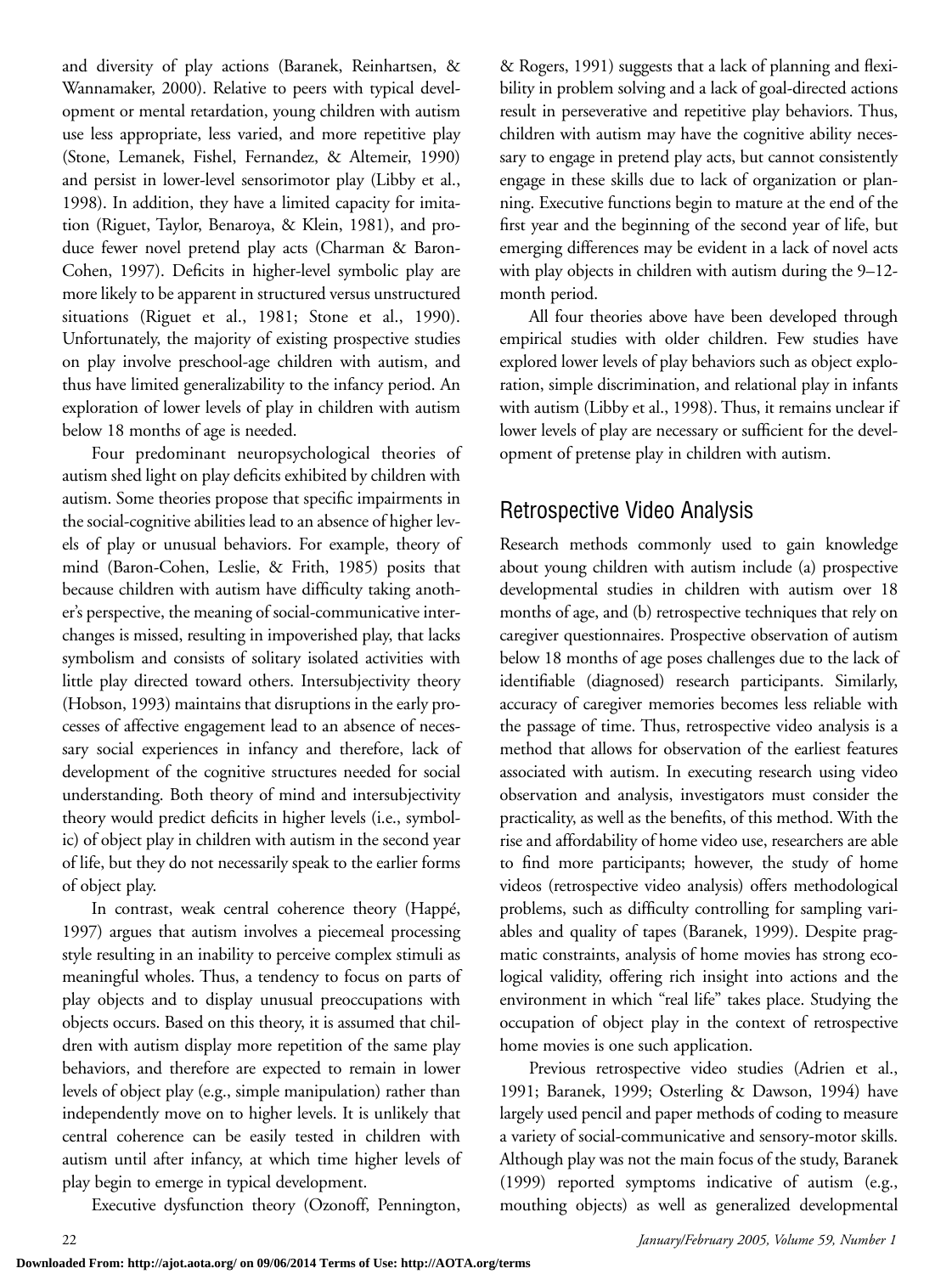delay (e.g., repetitive play) that relate to this topic. The current study attempts to expand upon these findings by analyzing the duration and sophistication of object play in infants with autism in comparison to infants with developmental delays and typically developing infants, and explores the utility of computerized applications for coding. This study also lays groundwork for a future longitudinal study analyzing the developmental trajectories of play and the interactions of child and contextual factors influencing play patterns.

Our overall research question was: How do infants with autism differ from those with developmental delay or typical development in object play at 9–12 months of age? We hypothesized that of the three groups, the group with autism would be least engaged (i.e., have the lowest duration) in purposeful object play, and that the level of sophistication of object play would be highest in the typical group.

## Method

#### *Participants*

The 32 participants in this study are identical to those described in previous work (Baranek, 1999). Eleven children had a diagnosis of autistic disorder, 10 children were labeled as developmentally delayed, and 11 were typically developing. Nineteen of the children were boys (10 with autism, 3 with developmental delay, and 6 with typical development). The vast majority (27 out of 32) were Caucasian; ethnic minorities did not differ significantly among groups. The children's ages at the time of recruitment varied from 2 to 9 years; however, retrospective videos for the three groups were matched such that all infants were studied during the 9–12-month period (corrected for prematurity). Children were recruited through various clinics, schools, and parent support organizations. Only those participants with appropriate home movies (i.e., a minimum of 10 minutes of good quality footage at 9–12 months of age) were included in this study. Parents of the children signed an informed consent. At the time of recruitment or video collection, a medical records review, developmental survey, and a developmental assessment using the Vineland Adaptive Behavior Scales, Interview Edition, Survey Form (Sparrow, Balla, & Cichetti, 1984) were conducted by the principal investigator.

The parents of the typical children in this study reported no history of developmental problems. Typical development was confirmed by scores on the Vineland (*M* = 106;  $SD = 7$ ). The children with autism were originally diagnosed with Autistic Disorder by physicians or licensed psychologists and confirmed with the *Diagnostic and Statistical* *Manual of Mental Disorders* (*DSM-IV*; APA, 1994) criteria. In addition, the investigators used the Childhood Autism Rating Scale (CARS; Schopler, Reichler, & Renner, 1988) to assess severity of autistic symptoms; those with scores below 30 were excluded. To allow for a heterogeneous sample, there were no exclusions based on level of cognitive functioning. Overall standard scores on the Vineland had a mean of 56 (*SD* = 11).

The children with developmental delays (*n* = 10) had documented global delays or known disabilities associated with mental retardation in their medical records. This group specifically included six children with Down syndrome, two with William syndrome, and two with nonspecific developmental delay. Their Vineland standard scores had a mean of 65 (*SD* = 8). Each was assessed with the CARS to rule out significant levels of autistic symptoms; only those with scores below 25 were included. The children with autism and children with developmental delay were also matched according to cognitive levels (IQ) based on medical records reviews, overall developmental quotients from the Vineland, and chronological age at the time of recruitment.

#### *Videotape Collection and Editing Procedure*

Home videotapes (VHS or Hi-8 format) were collected from parents of all children. The types of situations on the videos were not restricted and included various special events (e.g., birthdays) and daily occupations (e.g., bath time). Play behaviors were inherently present across situations. An editor, blind to the diagnoses of the children, randomly selected cross-sections of situations for each child at the age range of interest and assembled these into two 5 minute segments. Chosen segments were comparable across groups with respect to average number of events, number of people, structure, and level of restriction (see Baranek, 1999). Research assistants transferred the edited videotapes onto compact discs (Sony CD-R, 650 MB) using Broadway Pro 2.5 (Data Translation, 1997), thus converting the signal from analog to digital. This conversion was done for compatibility with the scoring software (The Observer 3.0) and to preserve the data (i.e., CDs have a longer shelf life than videos).

#### *Development of the Object Play Coding Scale*

No available object play coding scale existed for our specific purpose. Given that play is noted to be an elusive construct with no widely accepted definition (Baranek et al., 2000; Parham & Primeau, 1997), creating such a tool was daunting. Two graduate students under the supervision of their research advisor conducted an exhaustive search of the literature with respect to primary empirical studies on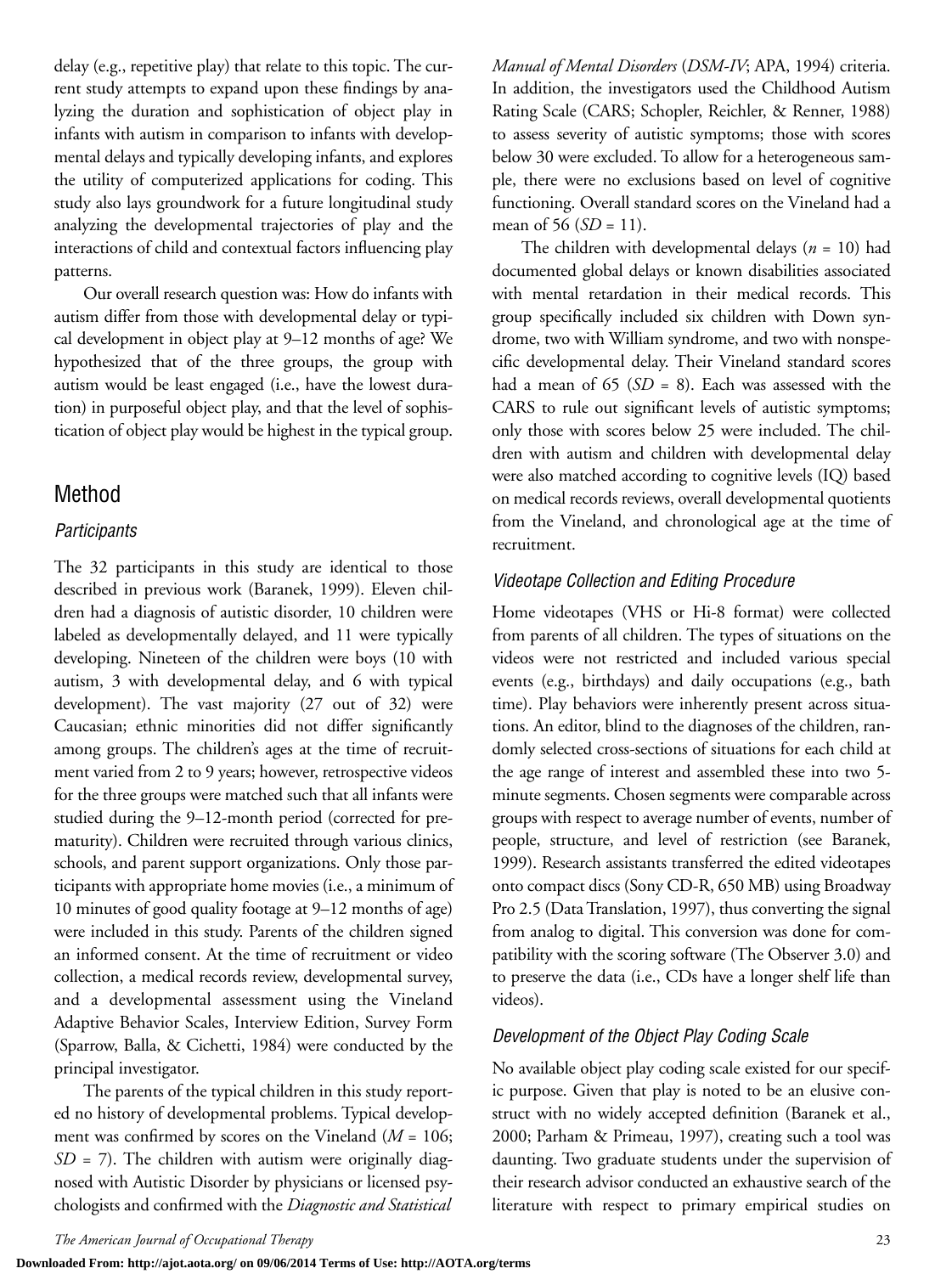object play in young children and validated play scales. The results of this review were discussed and synthesized by the research team, including three investigators who had extensive clinical and research expertise in autism and play from the fields of occupational therapy, or speech-language pathology, or both. The categories used in our coding scale were synthesized from the existing literature on object play in very young children presented earlier in our introduction (e.g., Belsky & Most, 1981; Casby, 1992; Knox, 1997; Libby et al., 1998; Lifter et al., 1993; McCune-Nicolich & Bruskin, 1982; Power et al., 1985). Four general categories of play (exploratory, relational, functional, and symbolic) most often endorsed in the literature were included in our scale. In addition, findings from specific studies of play in young children with autism were systematically analyzed to refine object play definitions and clarify subtle distinctions between play categories. The object play coding scale was tested on numerous training samples (i.e., similar video segments not included in the study) and definitions were refined in an iterative fashion until adequate reliability was achieved in the final version of the scale.

The four hierarchical, mutually exclusive object play categories (see Table 1) were defined as follows: (a) Exploration of Objects in Play—indiscriminate actions (Level 1) and simple manipulation of single objects (Level 2); (b) Relational Use of Objects in Play—taking objects apart (Level 3) and general combinations (Level 4); (c) Functional/Conventional Use of Objects in Play—play acts directed towards an object (Level 5), self (Level 6), doll (Level 7), or another individual (Level 8); and (d) Symbolic Use of Objects in Play—object substitution (Level 9), agent play (Level 10), and imaginary play (Level 11). In addition, we added a code for No Object Interaction Used in Play (Level 0) and a code for Object Used as a Social Game (Level X) that were not part of the hierarchy but were needed to address instances where no objects were manipulated in play or where objects were used for social purposes only (e.g., peek-a-boo game). This also ensured that every second of video could be coded with this exhaustive list. For our purposes, an object was defined as "any discrete nonhuman entity in the physical environment." Objects included toys, furniture, and specific items that were not people (e.g., blankets, dishes, stuffed animals, eating utensils, vertical blinds). Animals, parts of a human body (e.g., hair), walls, and floors also were not included (see Table 1).

### *Video Coding Procedures*

The Observer 3.0 (Noldus Information Technology, 1995), a software package designed for the collection, management, and analysis of observational data, was selected for its easy accessibility, level of precision, and common use. A configuration file establishes the structure of the coding system allowing for specification of the collection method, independent variables, participants observed, and events recorded. Each target behavior (i.e., play code) is assigned a unique key that affords data entry of each code with a single keystroke. The videotape analysis portion of the software package used in this study was composed of The Observer 3.0 and The Observer VideoPro 4.0 (Noldus Information Technology, 1997). The Observer 3.0 contains the behavioral coding programs and project files whereas the The Observer VideoPro 4.0 allows the rater to view and score the video.

Two raters, blind to the diagnoses of the children, coded independently at observation stations each consisting of a computer loaded with the software. The raters were instructed to follow specific operational definitions and coding in the object play coding scale. On the computer screen, the raters viewed the video footage of the child from the CD while entering appropriate play codes into an observational data file. A separate data file was maintained for each video segment on each child. Coding was done using continuous time measured to the nearest 10th of a second (based on our selected configuration). Using a video control panel (on screen) similar to that found on a VCR, the rater was also able to precisely identify the start and end of an interaction within a video clip. The Observer VideoPro 4.0 software allowed the rater to scan forward as well as review a video clip as often as necessary before entering a code or to edit errors. In addition to being able to view a segment in real time, the program allowed viewing frame by frame or by a predesignated time increment.

#### *Inter-observer Reliability*

The two raters were trained to use the video analysis software by viewing 10 sample segments of similar children and situations not used in the study. Inter-observer reliability was monitored on an ongoing basis, and raters were required to achieve 80% agreement on three consecutive segments prior to coding the real segments. The primary rater coded all segments, and the second rater coded 25% for reliability. The maximum time discrepancy (i.e., tolerance window) for matches between codes was set at one second. The same code recorded outside of this window was reported as a "window error"; the recording of a different code was reported as a "coding error." Each of these errors was considered a disagreement. Final inter-observer reliability was calculated conservatively by The Observer 3.0 (i.e., the number of agreements divided by the sum of agreements and disagreements). Results indicated the extent to which two raters obtain similar results when measuring the same behavior on the same occasion. Interrater reliability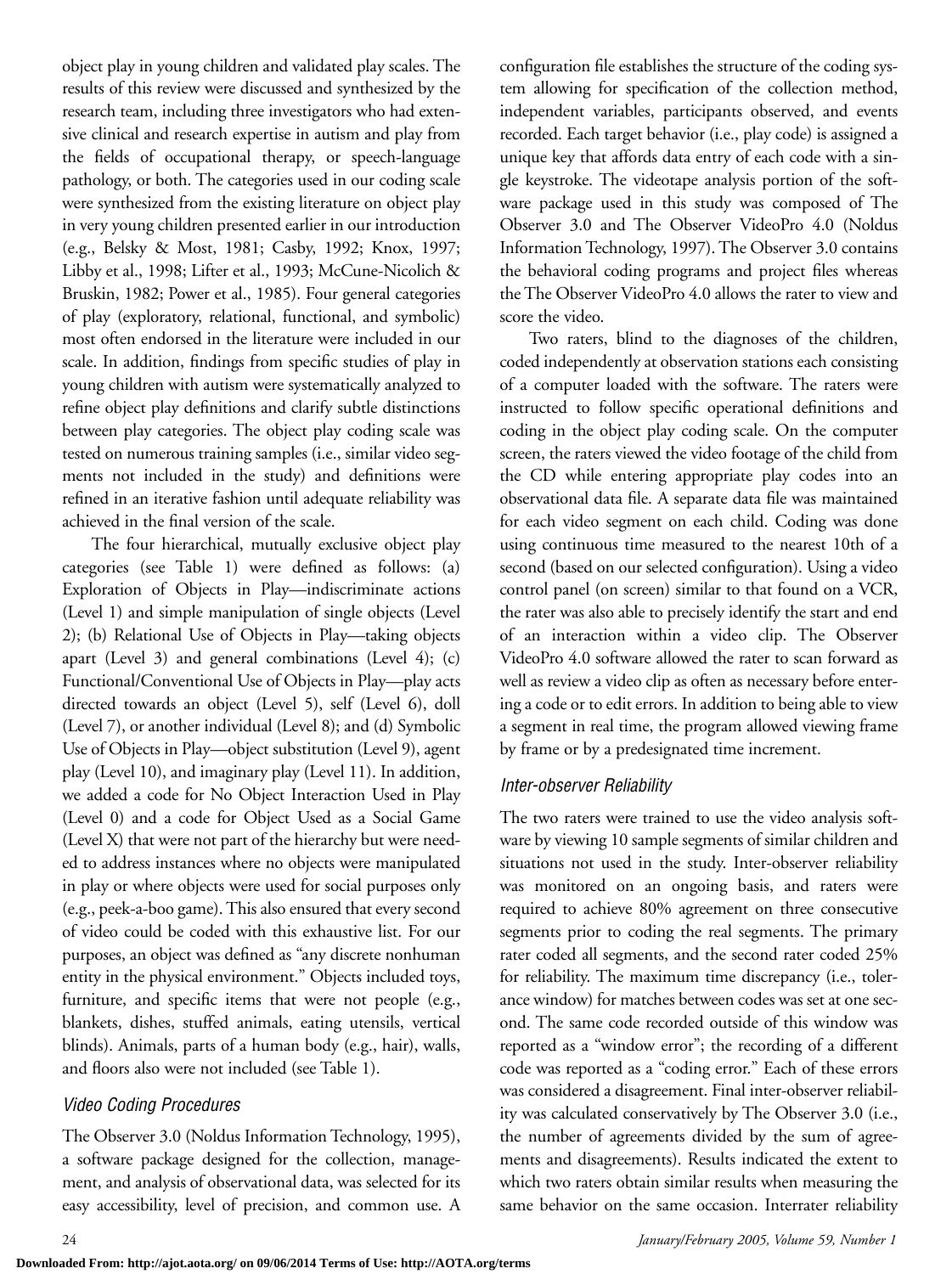#### **Table 1. Sequence and Definitions of Categories Used in the Object Play Coding Scale**

| Category and Level (Typical age of emergence)                                                       |           | Definitions                                                                                                                                                                                                                                                                                      | Examples                                                                                                                                                           |
|-----------------------------------------------------------------------------------------------------|-----------|--------------------------------------------------------------------------------------------------------------------------------------------------------------------------------------------------------------------------------------------------------------------------------------------------|--------------------------------------------------------------------------------------------------------------------------------------------------------------------|
| Exploration of Objects in Play<br>Level 1: Indiscriminate actions (2-10 months)                     |           | $\Box$ Does not account for functional characteristics;<br>physically manipulates object in unsophisticated<br>ways; treats all objects alike                                                                                                                                                    | $\Box$ Tactile manipulation; grasping, rubbing, shaking,<br>scratching, banging, poking, mouthing                                                                  |
| Level 2: Simple manipulation of single<br>objects (2-10 months)                                     |           | Preserves physical or conventional characteristics;<br>discriminates through visually guided manipulation                                                                                                                                                                                        | $\Box$ Rolling a car; pushing a button; riding a rocking<br>horse; opening/shutting a door                                                                         |
| Relational Use of Objects in Play<br>Level 3: Takes combinations of objects<br>apart (10-18 months) |           | $\Box$ Related objects are separated or taken apart                                                                                                                                                                                                                                              | $\Box$ Pulling pop beads apart; taking a lid off a<br>container                                                                                                    |
| Level 4: Presentation/general combinations<br>$(10-18$ months)                                      |           | $\Box$ Relating objects by putting them together; com-<br>bining objects not according to their presentation                                                                                                                                                                                     | $\Box$ Stacking blocks; putting pieces into a puzzle;<br>scooping/pouring                                                                                          |
| Functional/Conventional Use of Objects in Play<br>Level 5: Object-directed (12-18 months)           |           | $\Box$ Actions are directed toward an object                                                                                                                                                                                                                                                     | $\Box$ Placing a lid on a pot; dumping objects from a<br>truck                                                                                                     |
| Level 6: Self-directed (12-18 months)                                                               |           | $\Box$ Familiar actions are directed toward the self                                                                                                                                                                                                                                             | $\Box$ Drinking from an empty cup; raising phone to<br>ear and vocalizing                                                                                          |
| Level 7: Doll-directed (12-18 months)                                                               |           | $\Box$ Familiar actions are directed toward doll figures;<br>child is the agent of the activity                                                                                                                                                                                                  | $\Box$ Feeding a doll with a spoon; combing the doll's<br>hair                                                                                                     |
| Level 8: Other-directed (12-18 months)                                                              |           | $\Box$ Familiar actions are directed toward other persons;<br>child is the agent of the activity                                                                                                                                                                                                 | $\Box$ Extending a teacup to a person's lips, or a<br>telephone receiver to a person's ear                                                                         |
| Symbolic Use of Objects in Play<br>Level 9: Object substitution (18-30 months)                      | another   | $\Box$ Child represents or substitutes one object for                                                                                                                                                                                                                                            | $\Box$ Substituting a block for a car or a banana as a<br>telephone                                                                                                |
| Level 10: Agent play (18-30 months)                                                                 | of action | $\Box$ Child moves doll figures as if they are capable                                                                                                                                                                                                                                           | $\Box$ Moving a figure to load blocks onto a truck;<br>propping a bottle in a doll's arms to feed                                                                  |
| Level 11: Imaginary play (18–30 months)                                                             |           | $\Box$ Properties are assigned to objects as if they are<br>real; Involves an imaginary object in play or<br>references an object as if it were present                                                                                                                                          | $\Box$ Claiming a toy stove is "hot"; pretending a doll is<br>crying                                                                                               |
| No Object Interaction Used in Play/Unscorable<br>(Level $0$ ) <sup>a</sup>                          |           | $\Box$ Child is not engaging with an object<br>$\Box$ Child is visually attending to an object without acting<br>$\Box$ Object physically supports a gross motor activity<br>$\Box$ Child is engaged in an activity of daily living<br>$\Box$ The rater cannot accurately judge what is going on | $\Box$ Walking and crawling<br>$\Box$ Observing an object<br>$\Box$ Being pushed on a swing<br>$\Box$ Wiping nose; dressing<br>$\Box$ Video is fuzzy, out of focus |
| Object Used as Social Game<br>(Level $X$ ) <sup>a</sup>                                             |           | $\Box$ Child is manipulating an object while interacting<br>in a conventional social game                                                                                                                                                                                                        | $\Box$ Child is tugging blanket off own head during<br>peek-a-boo                                                                                                  |

a These play categories are separate and cannot be compared to the hierarchical levels of object play; therefore no numeric value is assigned to their categories.

ranged from 77%–100%, with an average interrater reliability of 87%.

against original data in The Observer 3.0 before conducting the final statistical analyses below.

## *Transforming Data to a Statistical Program*

Because The Observer 3.0 does not support the more sophisticated analyses ultimately conducted in this study, the coded observational data files were transformed to a Statistical Analysis System (SAS) program. The number of times a play code occurred, the number of seconds it occurred, and the percent of total time (i.e., 10 minutes) a play code occurred were calculated. SAS output was verified

## Results

To investigate the ways in which infants with autism or developmental delay and those with typically developing skills may differ in their object play behaviors, the data were examined in several ways. Across the total of 10 minutes of videotape for each child, the duration of play behaviors within each level of play was first calculated and analyzed

**Downloaded From: http://ajot.aota.org/ on 09/06/2014 Terms of Use: http://AOTA.org/terms**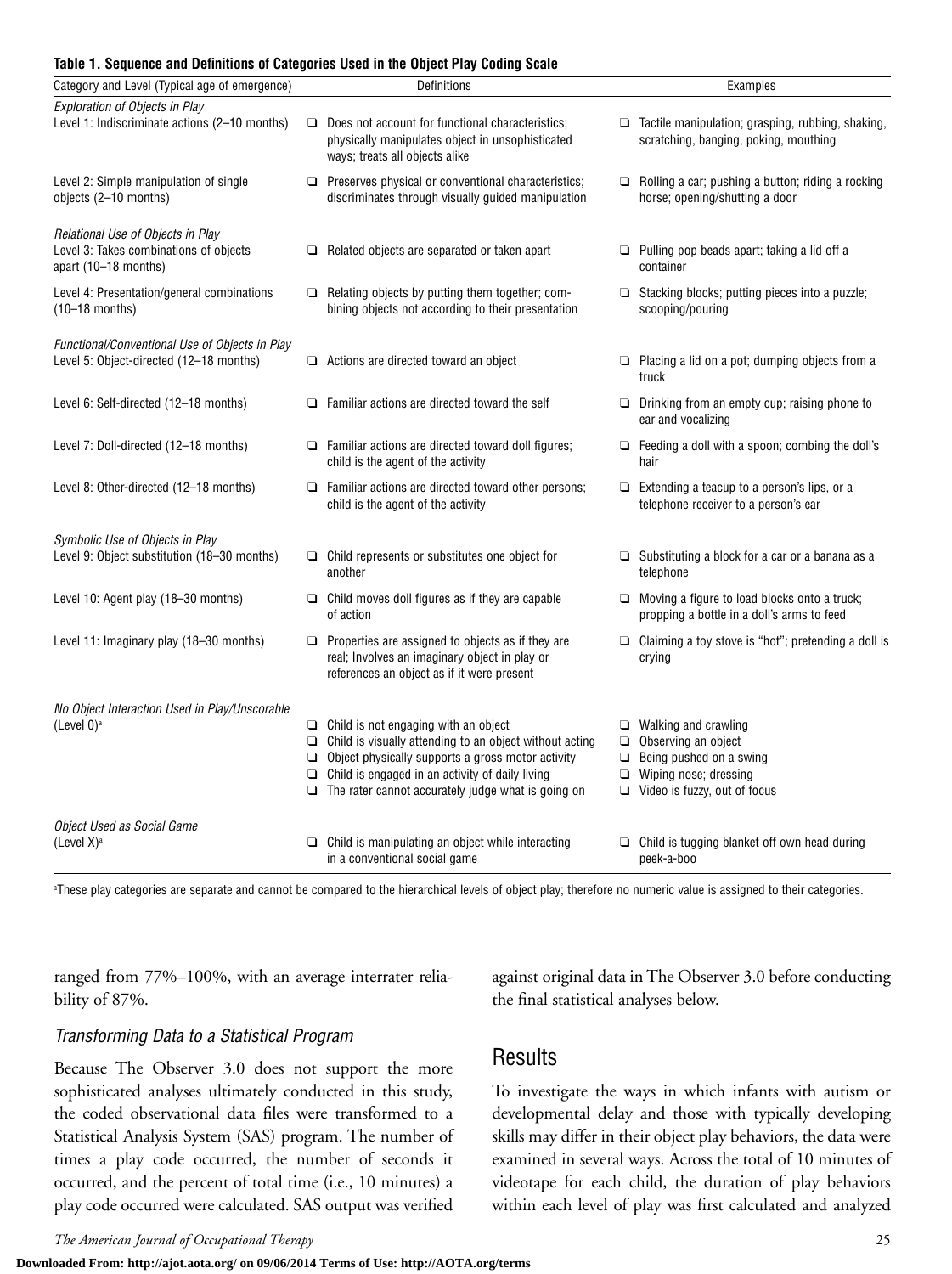(e.g., descriptive statistics, skewness, etc.). Each of the three groups similarly spent about 25% of their total time in some type of object play. As expected, no child at 9–12 months of age engaged in symbolic play; thus, these variables (Levels 9, 10, & 11) were dropped in remaining analyses. No children engaged in functional play at Levels 7 & 8, so these variables were also excluded.

To compare the distribution of play behaviors for each group across the six remaining levels of object play behaviors, a Group (3) by Object Play Level (6) ANOVA (analysis of variance) was computed. The mean overall level of play for each group was 2.18 (*SD* = .98) for the children with autism,  $1.70$  (*SD* = .67) for the children with developmental delays, and 2.55 (*SD* = 1.51) for the children with typical development. There were no significant differences between the groups across levels of play  $[F(2, 29) =$ 1.49, *p* > .05]. In fact, 27 of the 32 children exhibited play at only two levels: Level 1 (indiscriminate actions) and Level 2 (simple manipulation). Specifically, we found that Level 1 play was evidenced by all 32 children at some time in the videos. Level 2 play (simple manipulation) was evident in 9 (of 11) typical children, 8 (of 11) of those with autism, and 6 (of 10) of those with developmental delay. Only five children displayed play behaviors at higher levels; one child with developmental delays exhibited Level 3 behaviors (takes combinations of objects apart); two children with autism exhibited Level 4 behaviors (presentations/general combinations), and two children who were typically developing displayed Level 5 or 6 behaviors (functional: object directed or self-directed). Thus, although no statistically significant difference was found, only the children with typical development displayed any object- or selfdirected functional play behaviors. Figure 1 provides a visual display of the highest levels of play achieved proportionally by each group.

To examine possible differences that may have occurred between the groups in amount of time (duration in seconds) spent playing with objects versus not interacting with objects, the General Linear Model (GLM; Trochim, 2001) procedure was used. Because so few children exhibited behaviors above Level 2 (Exploratory—Simple Manipulation), and the data were significantly skewed for Level 2, the procedure looked only at three dependent variables in the ANOVA. There were no statistically significant differences among groups for No Object Interaction (Level 0) [*F*(2,  $29$ ) = 0.78,  $p > .05$ ], Exploratory—Indiscriminate Actions (Level 1)  $[F(2, 29) = 0.21, p > .05]$ , and the overall duration of Exploratory Play (Levels 1 and 2 combined) [*F*(2,  $29$ ) = 0.58,  $p > .05$ ]. The combined means for Exploratory Play (Levels 1 and 2) were 138 seconds (*SD* = 49) for the autism group, 132 seconds (*SD* = 75) for the developmentally delayed group and 157 (*SD* = 46) for the typical group.



**Figure 1. Highest object play level achieved per individual across groups.**  *Note.* **AUT = autism, DD = developmental delay, TYP = typical development.**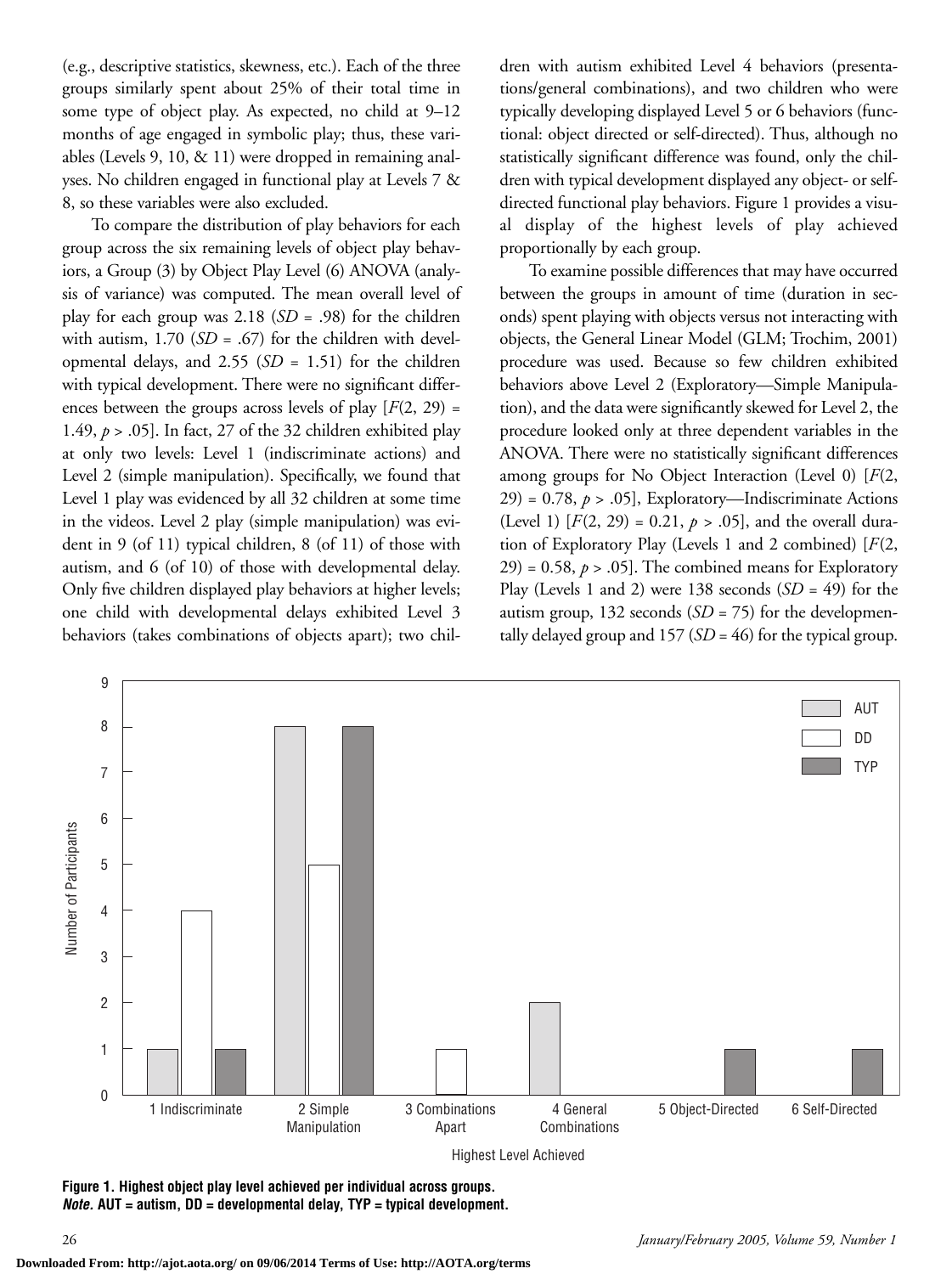# **Discussion**

Consistent with the focus of this issue of *AJOT*, our discussion will address the theoretical and clinical implications of our research findings, as well as the methodological issues we encountered in using retrospective videotapes and The Observer 3.0 system in conducting our research.

# Discussion of Findings

Using retrospective video analysis methods, this study provides the first investigation of object play in infants with autism at 9 through 12 months of age. It also demonstrates feasibility for using computer-based coding technologies as an alternative to the paper-and-pencil methods traditionally used in retrospective video methodology, affording a finer-grained analysis. Our findings indicated that on average, all three groups of children were engaged in some type of object play approximately 25% of the time videotaped. Furthermore, duration of time spent in exploratory play (Levels 1 and 2 combined) was similar across groups indicating well-established repertoires of indiscriminate exploratory play and to a lesser extent, simple manipulation play in the majority of children. Thus, exploratory play as a broad category did not uniquely distinguish autism at 9–12 months of age.

Although skewed distributions among our small sample precluded the parametric analysis of durations of higher level play categories (i.e., relational, functional, symbolic), we found an emerging pattern for lowest levels of play evident in the group of children with developmental delays. That is, 9 out of 10 children in the developmentally delayed group demonstrated only exploratory play—Levels 1 & 2 in our taxonomy. Two children with autism reached the relational levels of play (Levels 3 & 4) but none reached the higher functional levels of play, whereas two children with typical development reached functional play (Levels 5 & 6), notably without demonstrating presumed earlier-developing relational play on the videotapes. Although these findings are not inconsistent with social-cognitive theories of autism that predict deficits in functional play (other-directed acts), it is too early to entertain such hypotheses until longitudinal analyses of trajectories into the second year of life are accomplished. Such analyses could determine whether or not object play deficits become more salient with age (as children with autism progressively diverge from peers in their social understanding), and whether or not earlier levels of play are necessary or sufficient precursors or both for later known deficits in symbolic functions. For example, do infants with autism (a) develop functional play skills in a typical sequence but at a delayed rate, (b) develop

functional play skills typically and then lose them, or (c) fail to develop functional play altogether?

One limitation of this study was the small number of infants in each group, raising the question of insufficient power to detect true differences in object play at this age. It is difficult to locate sufficient numbers of participants that both meet diagnostic criteria, and have adequate video footage at the targeted ages. With increasing numbers of families acquiring camcorders, this challenge should diminish in future studies.

A second challenge relates to the lack of control over the conditions in which children are videotaped by their parents. For example, several studies (Riguet et al., 1981; Stone et al., 1990) have demonstrated that young children with autism may be capable of higher level play skills under structured experimental situations. Thus, when prompted with objects or gestural cues they are more likely to exhibit skills that are in their repertoires, but not initiated independently. A retrospective study using home movies cannot manipulate such variables experimentally. Adding descriptions of associations between child and contextual variables during naturalistic play situations is one way to add richness to interpretations. In a previous retrospective video study (Baranek, 1999), parents of infants with autism used salient sensory cues to optimize their infant's social engagement. We suspect similar interactions are evident in socially-mediated play situations and these variables may be particularly useful to target in future studies.

Finally, this study looked only at duration and sophistication (level) of object play. Previous research (Baranek, 1999) indicated that mouthing objects (one type of play exploration) was more prevalent in infants with autism than other groups; thus, it is possible that the overall repertoire of exploratory play is limited to certain types of exploration. Our future studies will expand measures to include frequency as well as diversity of play acts that may provide more sensitive measures of play differences in infants with autism.

## *Methodological Challenges of Studying Play Using Retrospective Video Analysis*

The study of play is challenging because a precise definition of play varies across studies and because play is embedded into nearly all aspects of an infant's daily occupational routines. Retrospective video analysis affords an ecologically valid method of studying play in young children with or without disabilities in their natural contexts; however it is not without some challenges. Situations that parents choose to videotape vary substantially and often represent special, favorable events (e.g., holidays, milestones) as much as they represent typical daily play routines—a process that presents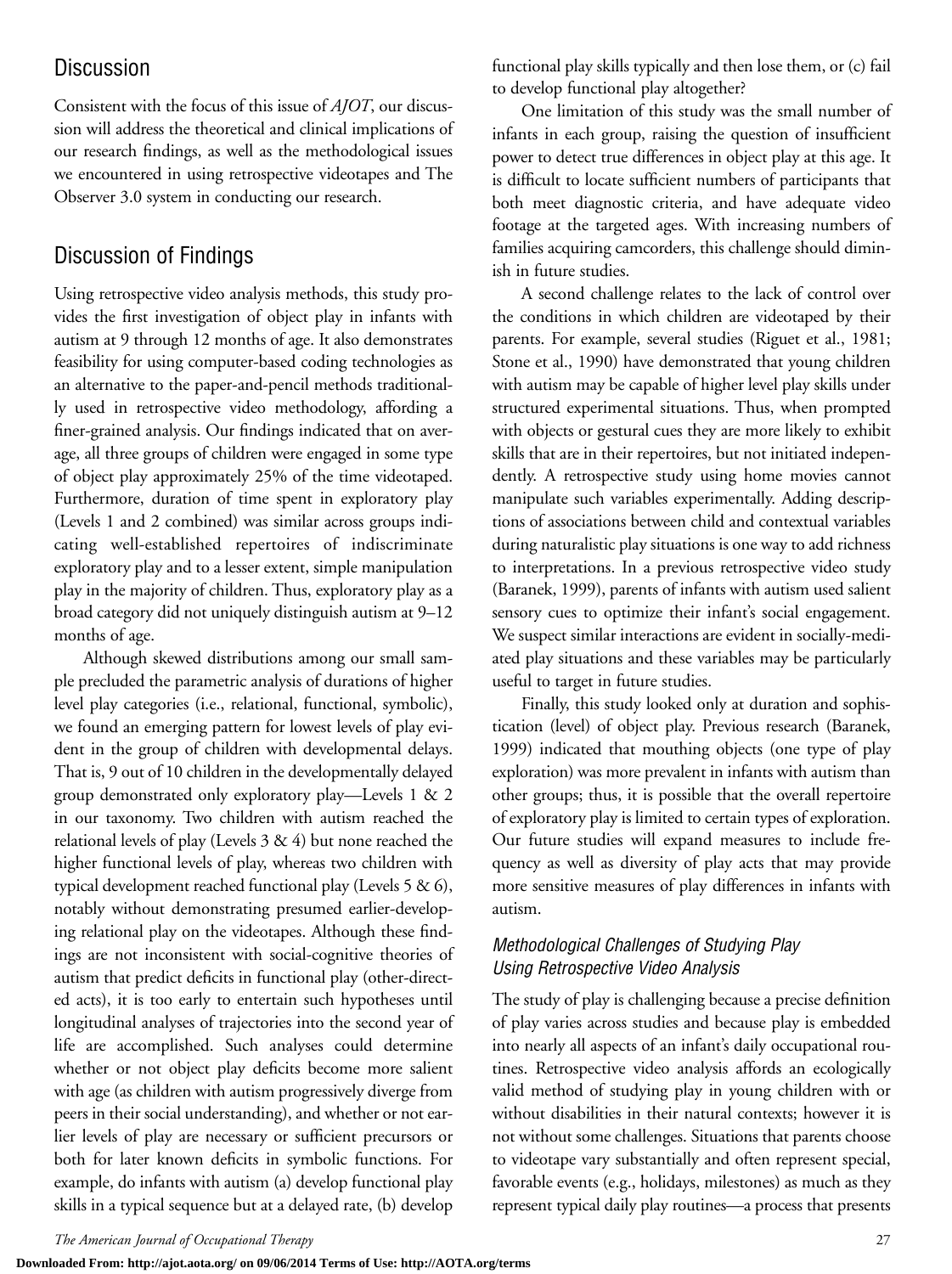with some inherent biases. Pragmatic constraints such as time, cost, and mechanical problems can limit feasibility of retrospective video methods, regardless of whether paperpencil coding procedures or a computer-based coding system is used. However, when studying the earliest manifestations of autism, prospective methods are not viable. Therein lies the major strength of retrospective video analysis—the affordance of direct observation of the earliest features of a disorder, long before diagnosis, with a level of precision and objectivity that exceeds what is possible through family recollections based on long-term memories.

#### *Methodological Issues Related To Using The Observer*

The Observer 3.0 software is versatile, has many advantages for behavioral research, and has been used in various applications (e.g., Boccia & Roberts, 2000; Hall, 1995). Users can create their own behavioral coding system that can be as simple or complex as needed for their research protocol. They can choose data collection and sampling methods that are specifically matched to their aims (e.g., specifying the duration of the observation session, choosing between continuous versus interval coding, and designating the number of participants for simultaneous data collection). Features such as simple data entry, a notepad to record comments, an online help system, advanced editing capabilities, an exploratory graphics feature, and a customized viewing screen allow for additional ease of use. The Observer 3.0 can read external files containing other types of data for integration of multiple files. It also produces basic statistics, such as reliability coefficients or descriptive statistics (e.g., means, standard deviations).

Overall, our efforts in using The Observer 3.0 were successful and set up a solid foundation for use of this system in future studies. However, we found this process presented challenges to a new user. For example, the equipment and software were expensive as an initial investment. Furthermore, the complexity of this system required extensive training in setting up a configuration file, learning the procedures for recording observational data, and performing data analyses that are unique to the system. This was accomplished through hands-on experimentation and meetings with trained professionals over the course of numerous weeks. Although time demands are not foreign to researchers, paper-pencil coding methods may be more efficient in some cases (e.g., studies with simple coding schemes).

Use of The Observer 3.0 for data collection in our retrospective video analysis study also presented unique problems that may not be experienced with video data acquired prospectively. For example, using The Observer 3.0 with any analog videotape (most common format for home

movies from the past 10 years) first requires that each tape be dubbed with a VITC (vertical interval time code) signal—an invisible clock counter that is written onto the videotape and retrieved during playback of the tape. Because VHS home movies are often suboptimal in quality (due to their age and the number of times they have been copied), there tends to be inconsistent transmission of the VITC signal. Without this signal, it is impossible to collect data directly from the analog videotapes using The Observer 3.0. We therefore found it necessary, though time consuming, to transfer (burn) each tape onto a CD using specialized software, in order to bypass the need for the VITC signal between the tape and The Observer 3.0 system. Coding directly from CDs allowed for a digital transmission that alleviated the mechanical difficulties associated with use of analog tapes. However, digitizing videotapes did not improve picture quality of the original home movies. As digital technology becomes more commonplace, these issues may be easily resolved.

Moreover, we found that the interrater reliability analysis procedure afforded by The Observer 3.0 was somewhat restricting. The statistic calculated and reported is the degree to which observers agreed on coding the *onset* of all behaviors applied in the coding system (Hall, 1995). Thus, the frequency of occurrence of a behavior influenced the percent agreement value. Using a one second tolerance window, we discovered that there was a double penalty if two raters disagreed on the occurrence of a play behavior, even if it occurred for just a fraction of the time within longer intervals of the same code. For example, Rater 1 codes "exploratory—indiscriminate play" for a full 15 consecutive seconds. Rater 2 also codes "exploratory—indiscriminate play" for seconds 1–4, and again for seconds 7 through 15, but entered a different code "functional play" during seconds 5 through 7. Even though both raters agree that exploratory—indiscriminate play is occurring at second 8, an error is calculated at this time because the *onset* of exploratory—indiscriminate play was not coded at the same time by both raters. Finally, although the data analysis procedures available with The Observer 3.0 package allowed us to calculate basic statistics and run analyses for several observational data files simultaneously, we found that we needed to export our data to another software package for more complicated statistical analyses.

# Implications for Practice

Occupational therapy practitioners can benefit from knowledge gained through this study in several ways. Play is a childhood occupation crucial for adaptation, well-being, and participation in society, and thus is of primary concern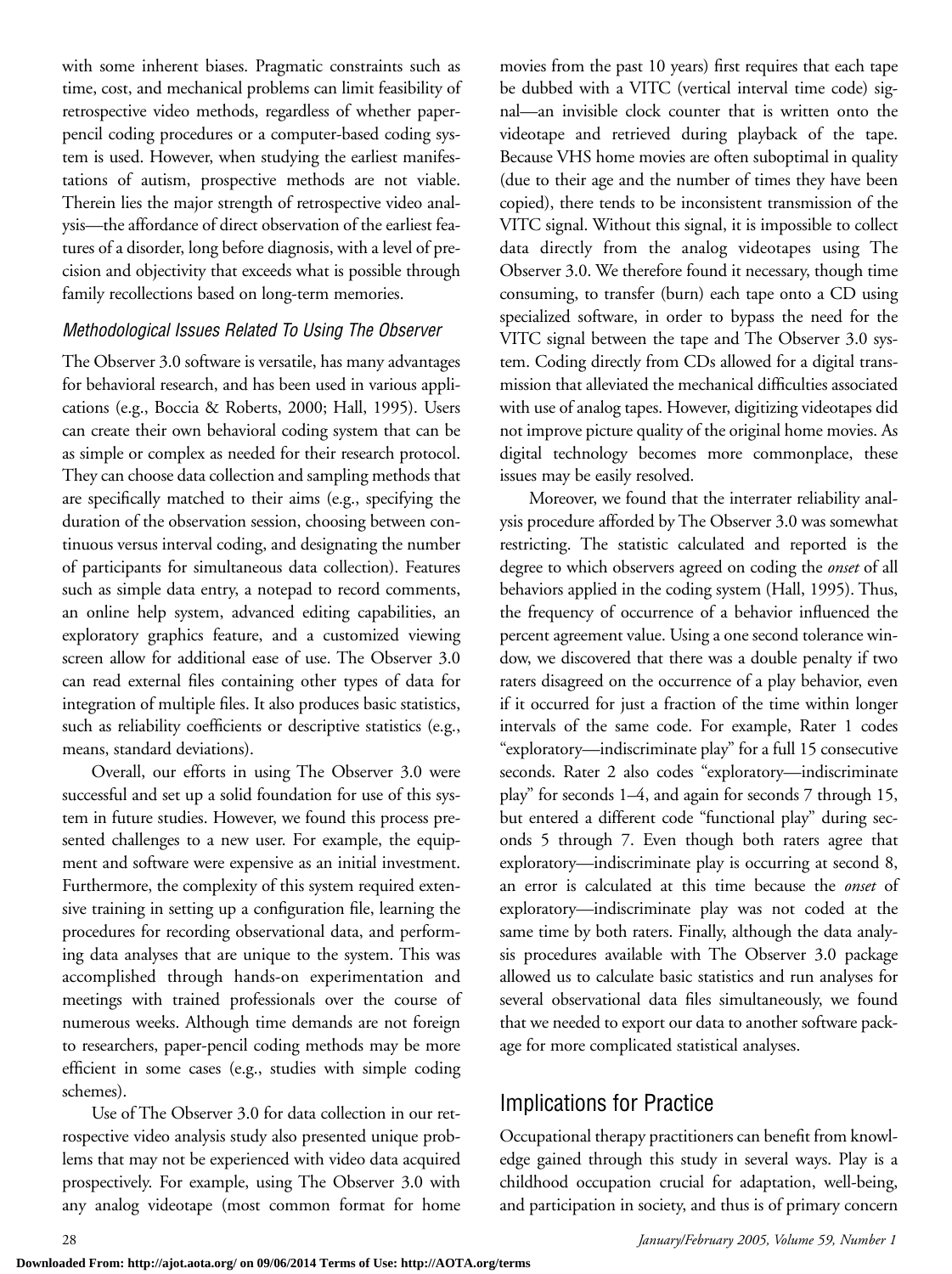to practitioners working with young children with developmental disabilities such as autism (Baranek et al., 2000). A detailed analysis of an infant's interactions with objects can provide needed information for early screening of developmental and occupational performance patterns, as well as a foundation for specific interventions to optimize engagement in play.

Retrospective video methods allow a glimpse into the child's natural environment and permit an objective view of play across multiple real-life contexts; these methods can be used in both research and clinical settings to assess children's naturalistic play. This study provides a developmental perspective on emergent object play skills in three groups of infants and provides a taxonomy that can be used reliably to describe specific levels of object play.

Finally, this study demonstrates applications of computer-based coding methods that have utility for future research. Longitudinal studies measuring the developmental trajectories of object play in infants with autism from early to later infancy periods, as well as the complexity of interactions of child and contextual variables supporting play are in progress. Such studies are crucial to finding additional behavioral markers for earlier identification and treatment of children with autism.▲

## Acknowledgments

We thank Don Trull, Martie Skinner, Weejy Neebe, Kelly Sutton, and Jane Roberts for their assistance with data management, statistics, and technical support. We are grateful to the Frank Porter Graham Child Development Institute and Neurodevelopmental Research Center for use of technologies. Partial support was obtained from the Cure Autism Now Foundation grant entitled, "Sensory-Motor and Social-Communicative Symptoms of Autism in Infancy." Preliminary findings were presented at the Gatlinburg Conference on March 14, 2002.

# References

- Adrien, J. L., Faure, M., Perrot, A., Hameury, L., Garreau, B., Barthelemy, C., et al. (1991). Autism and family home movies: Preliminary findings. *Journal of Autism and Developmental Disorders, 21*(1), 43–49.
- American Psychiatric Association. (1994). *Diagnostic and Statistical Manual of Mental Disorders* (4th ed.)*.* Washington, DC: Author.
- Bailey, A., Phillips, W., & Rutter, M. (1996). Autism: Towards an integration of clinical, genetic, neuropsychological, and neurobiological perspectives. *Journal of Child Psychology and Psychiatry, 37*(1), 89–126.
- Baranek, G. T. (1999). Autism during infancy: A retrospective video analysis of sensory-motor and social behaviors at 9–12

months of age. *Journal of Autism and Developmental Disorders, 29*, 213–224.

- Baranek, G. T., Reinhartsen, D. B., & Wannamaker, S. W. (2000). Play: Engaging young children with autism. In R. Heubner (Ed.), *Autism and related disorders: A sensorimotor approach to management*. Gaithersburg, MD: Aspen.
- Baron-Cohen, S., Leslie, A. M., & Frith, U. (1985). Does the autistic child have a "theory of mind"? *Cognition, 21*, 37–46.
- Belsky, J., & Most, R. K. (1981). From exploration to play: A cross-sectional study of infant free play behavior. *Developmental Psychology, 17*(5), 630–639.
- Boccia, M. L., & Roberts, J. E. (2000). Computer-assisted integration of physiological and behavioral measures. In T. Thompson, D. Felce, & F. J. Symons (Eds.), *Computer assisted behavioral observational methods for developmental disabilities* (pp. 83–97). Baltimore: Brookes.
- Casby, M. (1992). Symbolic play: Development and assessment considerations. *Infants and Young Children, 4*(3), 43–48.
- Charman, T., & Baron-Cohen, S. (1997). Brief report: Prompted pretend play in autism. *Journal of Autism and Developmental Disorders, 27*(3), 325–332.
- Data Translation. (1997). Broadway Pro (Version 2.5) [Computer software]. Marlboro, MA: Author.
- Doctoroff, S. (1996). Parent's support of infant's object play: A review of the literature. *Infant-Toddler Journal, 6*(2), 153–166.
- Filipek, P. A., Accardo, P. J., Baranek, G. T., Cook, E. H., Jr., Dawson, G., Gordon, B., et al. (1999). The screening and diagnosis of autism spectrum disorders. *Journal of Autism and Developmental Disorders, 29*(6), 439–484.
- Gillberg, C., Ehlers, S., Schaumann, H., Jakobsson, G., Dahlgren, S. O., Lindblom, R., et al. (1990). Autism under age 3 years: A clinical study of 28 cases referred for autistic symptoms in infancy. *Journal of Child Psychology and Psychiatry, 31,* 921–934.
- Hall, S. (1995). Review of the Observer 3.0*. Journal of Child Psychology and Psychiatry, 36*(8), 1495–1498.
- Happé, F. G. (1997). Central coherence and theory of mind in autism: Reading homographs in context. *British Journal of Developmental Psychology, 15*, 1–12.
- Hobson, P. (1993). Understanding persons: The role of affect. In S. Baron-Cohen, H. Tager-Flusberg, & D. J. Cohen (Eds.), *Understanding other minds: Perspectives from autism* (pp. 204–227). Oxford, England: Oxford University Press.
- Kennedy, M. D., Sheridan, M. K., Radlinski, S. H., & Beeghly, M. (1991). Play-language relationships in young children with developmental delays: Implications for assessment. *Journal of Speech and Hearing Research, 34,* 112–122.
- Knox, S. (1997). Development and current use of the Knox Preschool Play Scale. In L. D. Parham & L. S. Fazio (Eds.), *Play in occupational therapy for children* (pp. 35–51). St. Louis, MO: Mosby.
- Libby, S., Powell, S., Messer, D., & Jordan, R. (1998). Spontaneous play in children with autism: A reappraisal. *Journal of Autism and Developmental Disorders, 28*(6), 487–497.
- Lifter, K., Sulzer-Azaroff, B., Anderson, S. R., & Cowdery, G. E. (1993). Teaching play activities to preschool children with disabilities: The importance of developmental considerations. *Journal of Early Intervention, 17*(2), 139–159.